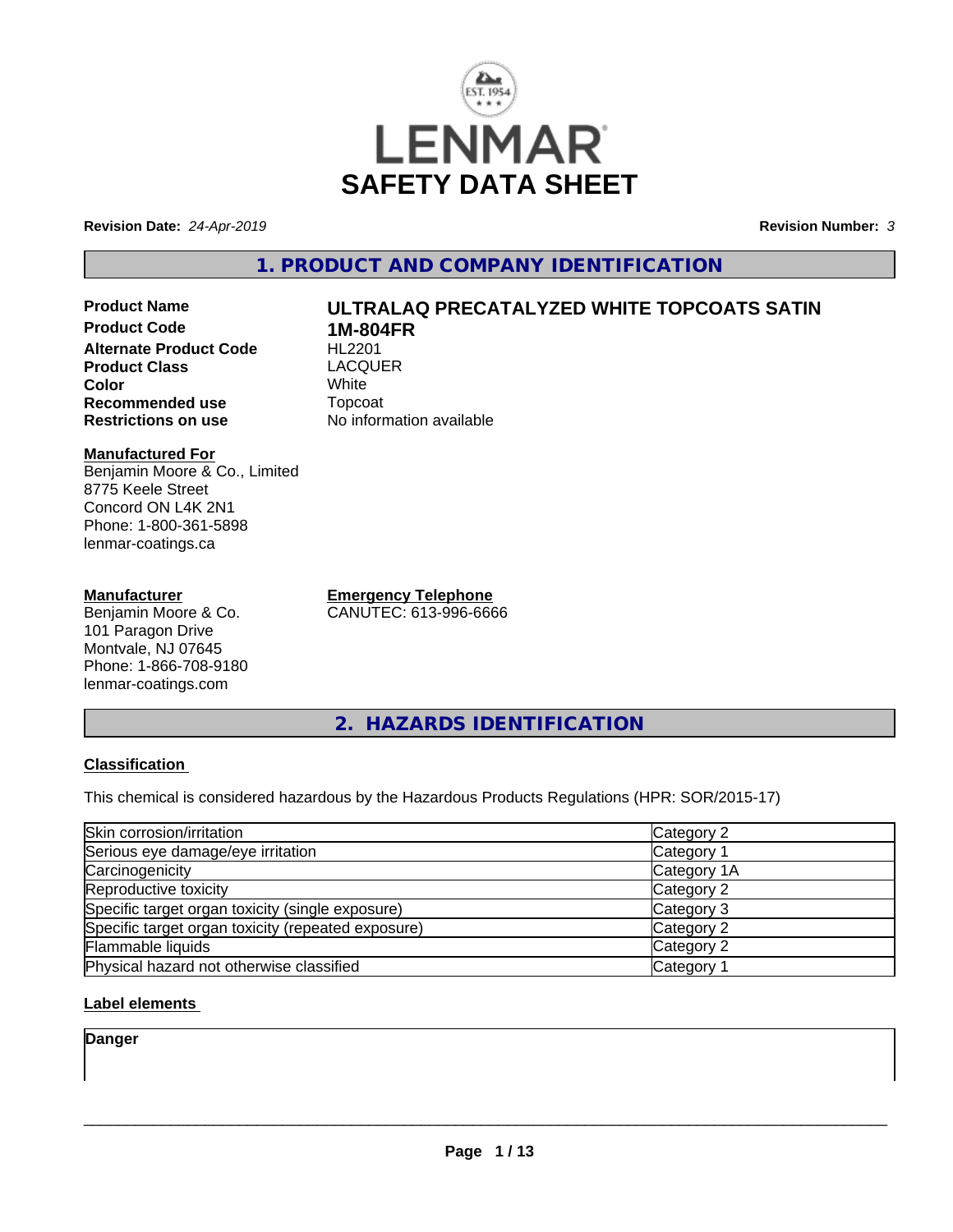#### **Hazard statements**

Causes skin irritation Causes serious eye damage May cause cancer Suspected of damaging fertility or the unborn child May cause drowsiness or dizziness May cause damage to organs through prolonged or repeated exposure Highly flammable liquid and vapor Reactive flammable material



**Appearance** liquid **Odor** solvent

#### **Precautionary Statements - Prevention**

Obtain special instructions before use Do not handle until all safety precautions have been read and understood Use personal protective equipment as required Wash face, hands and any exposed skin thoroughly after handling Do not breathe dust/fume/gas/mist/vapors/spray Use only outdoors or in a well-ventilated area Keep away from heat, hot surfaces, sparks, open flames and other ignition sources. No smoking Keep container tightly closed Ground/bond container and receiving equipment Use explosion-proof electrical/ventilating/lighting/equipment Use only non-sparking tools Take precautionary measures against static discharge Keep cool

#### **Precautionary Statements - Response**

IF exposed or concerned: Get medical advice/attention **Eyes**

IF IN EYES: Rinse cautiously with water for several minutes. Remove contact lenses, if present and easy to do. Continue rinsing

Immediately call a POISON CENTER or doctor/physician

**Skin**

If skin irritation occurs: Get medical advice/attention

IF ON SKIN (or hair): Remove/Take off immediately all contaminated clothing. Rinse skin with water/shower Wash contaminated clothing before reuse

#### **Inhalation**

IF INHALED: Remove victim to fresh air and keep at rest in a position comfortable for breathing

**Fire**

In case of fire: Use CO2, dry chemical, or foam for extinction

#### **Precautionary Statements - Storage**

Store locked up

Store in a well-ventilated place. Keep container tightly closed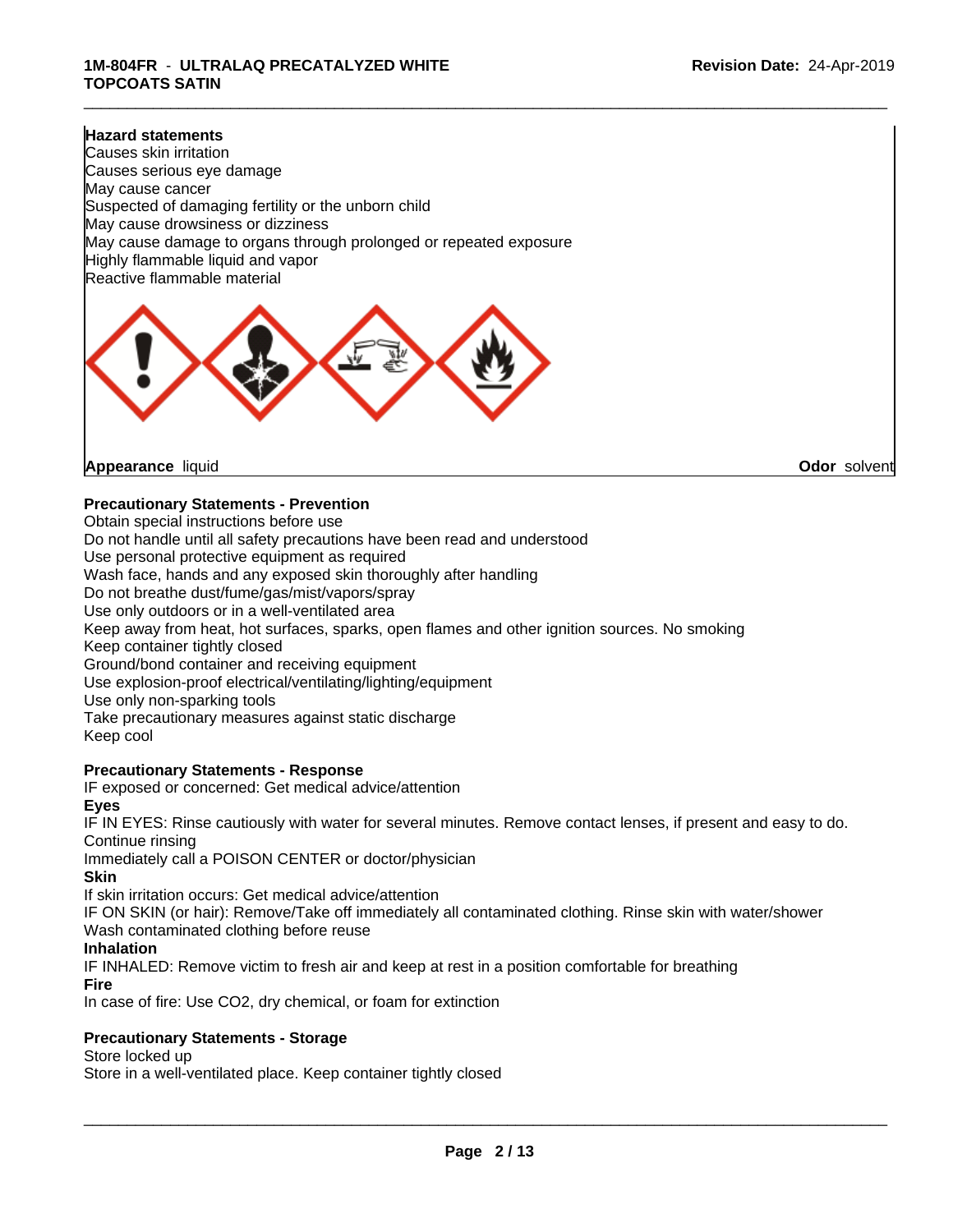#### **Precautionary Statements - Disposal**

Dispose of contents/container to an approved waste disposal plant

# **Other information**

No information available

# **3. COMPOSITION INFORMATION ON COMPONENTS**

\_\_\_\_\_\_\_\_\_\_\_\_\_\_\_\_\_\_\_\_\_\_\_\_\_\_\_\_\_\_\_\_\_\_\_\_\_\_\_\_\_\_\_\_\_\_\_\_\_\_\_\_\_\_\_\_\_\_\_\_\_\_\_\_\_\_\_\_\_\_\_\_\_\_\_\_\_\_\_\_\_\_\_\_\_\_\_\_\_\_\_\_\_

| <b>Chemical name</b>                         | CAS No.        | Weight-%      | Hazardous Material<br>registry number<br>(HMIRA registry #) | Date HMIRA filed and<br>Information Review Act date exemption granted<br>(if applicable) |
|----------------------------------------------|----------------|---------------|-------------------------------------------------------------|------------------------------------------------------------------------------------------|
| Titanium dioxide                             | 13463-67-7     | $10 - 30%$    |                                                             |                                                                                          |
| n-Butyl acetate                              | 123-86-4       | $7 - 13%$     |                                                             |                                                                                          |
| Ethanol                                      | 64-17-5        | 7 - 13%       |                                                             |                                                                                          |
| Propylene glycol monomethyl<br>ether acetate | 108-65-6       | $3 - 7%$      |                                                             | ۰                                                                                        |
| Acetone                                      | 67-64-1        | $3 - 7%$      |                                                             |                                                                                          |
| VM&P naphtha                                 | 64742-89-8     | - 5%          |                                                             |                                                                                          |
| cellulose, nitrate                           | 9004-70-0      | $1 - 5%$      |                                                             | ۰                                                                                        |
| Isopropyl alcohol                            | 67-63-0        | - 5%          |                                                             |                                                                                          |
| Isobutyl alcohol                             | 78-83-1        | - 5%          |                                                             |                                                                                          |
| 2-Butoxyethanol                              | 111-76-2       | - 5%          |                                                             | ۰                                                                                        |
| Xylene                                       | 1330-20-7      | - 5%          | $\overline{\phantom{a}}$                                    | ۰                                                                                        |
| Aluminum hydroxide                           | 21645-51-2     | - 5%          |                                                             |                                                                                          |
| Toluene                                      | 108-88-3       | $1 - 5%$      |                                                             | ۰                                                                                        |
| Ethyl benzene                                | $100 - 41 - 4$ | $0.25 - 0.5%$ |                                                             |                                                                                          |
| Octane                                       | 111-65-9       | $0.25 - 0.5%$ | $\overline{\phantom{0}}$                                    | ۰                                                                                        |
| Heptane                                      | 142-82-5       | $0.25 - 0.5%$ | $\overline{\phantom{a}}$                                    | ٠                                                                                        |

#### **Confidential Business Information note**

\*The exact percentage (concentration) of composition has been withheld as a trade secret

**4. FIRST AID MEASURES**

| If symptoms persist, call a physician. Show this safety data<br>sheet to the doctor in attendance.                                                                                         |
|--------------------------------------------------------------------------------------------------------------------------------------------------------------------------------------------|
| Immediate medical attention is required. Immediately flush<br>with plenty of water. After initial flushing, remove any<br>contact lenses and continue flushing for at least 15<br>minutes. |
| Wash off immediately with soap and plenty of water<br>removing all contaminated clothes and shoes. If skin<br>irritation persists, call a physician.                                       |
| Move to fresh air. If symptoms persist, call a physician.<br>If not breathing, give artificial respiration. Call a physician<br>immediately.                                               |
|                                                                                                                                                                                            |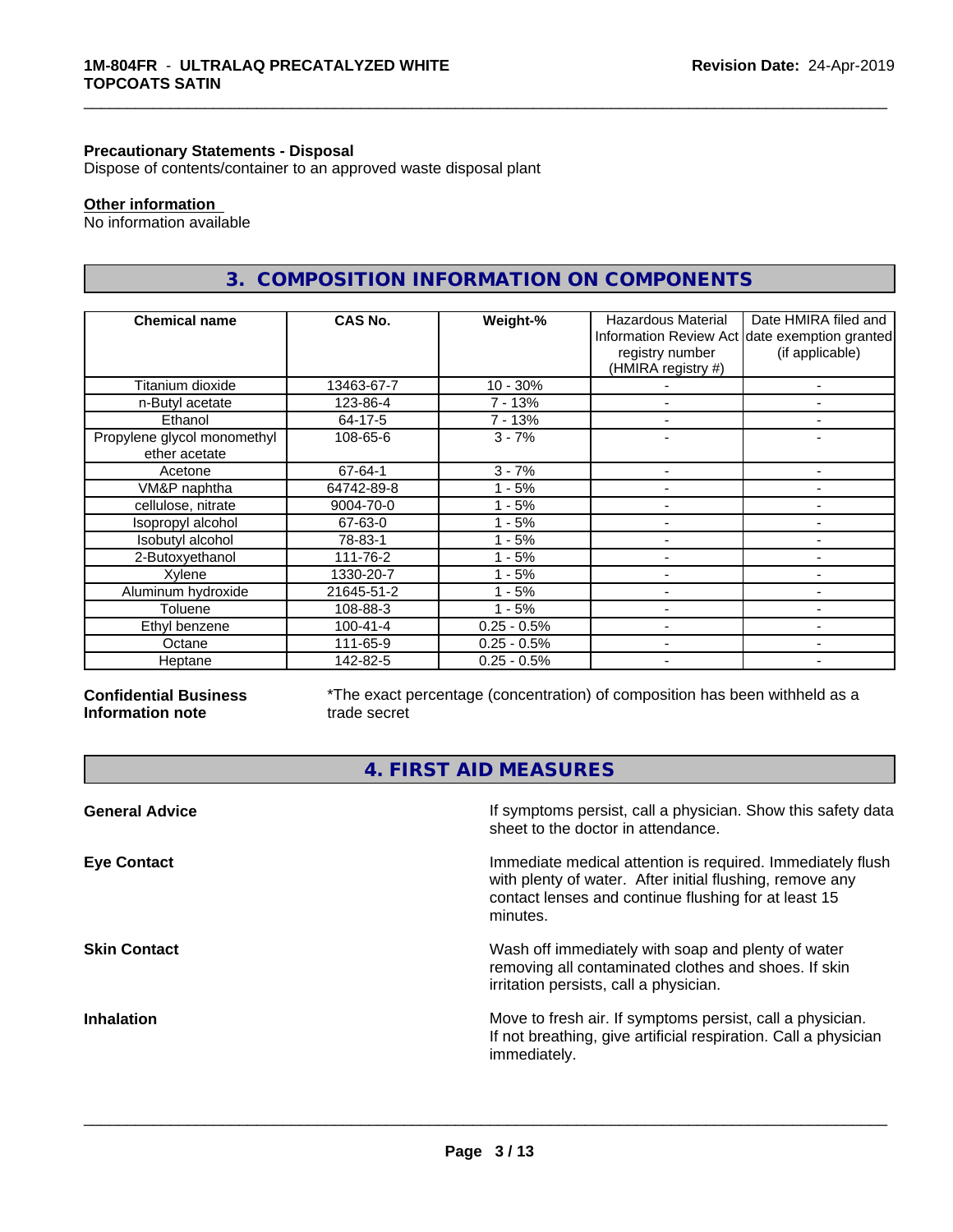| Ingestion                              | Clean mouth with water and afterwards drink plenty of<br>water. Do not induce vomiting without medical advice.<br>Never give anything by mouth to an unconscious person.<br>Consult a physician. |
|----------------------------------------|--------------------------------------------------------------------------------------------------------------------------------------------------------------------------------------------------|
| <b>Protection Of First-Aiders</b>      | Use personal protective equipment.                                                                                                                                                               |
| <b>Most Important Symptoms/Effects</b> | No information available.                                                                                                                                                                        |
| <b>Notes To Physician</b>              | Treat symptomatically.                                                                                                                                                                           |

# **5. FIRE-FIGHTING MEASURES**

| <b>Flammable Properties</b>                                                      |                 |                                       | Vapors may travel considerable distance to a source of<br>ignition and flash back. Vapors may cause flash fire.                                                                                                                                                                     |  |
|----------------------------------------------------------------------------------|-----------------|---------------------------------------|-------------------------------------------------------------------------------------------------------------------------------------------------------------------------------------------------------------------------------------------------------------------------------------|--|
| <b>Suitable Extinguishing Media</b>                                              |                 | surrounding environment.              | Foam, dry powder or water. Use extinguishing measures<br>that are appropriate to local circumstances and the                                                                                                                                                                        |  |
| <b>Protective Equipment And Precautions For</b><br><b>Firefighters</b>           |                 | and full protective gear.             | As in any fire, wear self-contained breathing apparatus<br>pressure-demand, MSHA/NIOSH (approved or equivalent)                                                                                                                                                                     |  |
| <b>Hazardous combustion products</b>                                             |                 | which may be toxic and/or irritating. | Burning may result in carbon dioxide, carbon monoxide<br>and other combustion products of varying composition                                                                                                                                                                       |  |
| <b>Specific Hazards Arising From The Chemical</b>                                |                 | vapors.                               | Flammable. Flash back possible over considerable<br>distance. Keep product and empty container away from<br>heat and sources of ignition. Closed containers may<br>rupture if exposed to fire or extreme heat. Thermal<br>decomposition can lead to release of irritating gases and |  |
| <b>Sensitivity To Mechanical Impact</b>                                          |                 | No.                                   |                                                                                                                                                                                                                                                                                     |  |
| <b>Sensitivity To Static Discharge</b>                                           |                 | Yes                                   |                                                                                                                                                                                                                                                                                     |  |
| <b>Flash Point Data</b><br>Flash Point (°F)<br>Flash Point (°C)<br><b>Method</b> |                 | 36.0<br>2.2<br><b>PMCC</b>            |                                                                                                                                                                                                                                                                                     |  |
| <b>Flammability Limits In Air</b>                                                |                 |                                       |                                                                                                                                                                                                                                                                                     |  |
| Lower flammability limit:<br><b>Upper flammability limit:</b>                    |                 | Not available<br>Not available        |                                                                                                                                                                                                                                                                                     |  |
| <b>NFPA</b><br>Health: 2                                                         | Flammability: 3 | Instability: 1                        | <b>Special: Not Applicable</b>                                                                                                                                                                                                                                                      |  |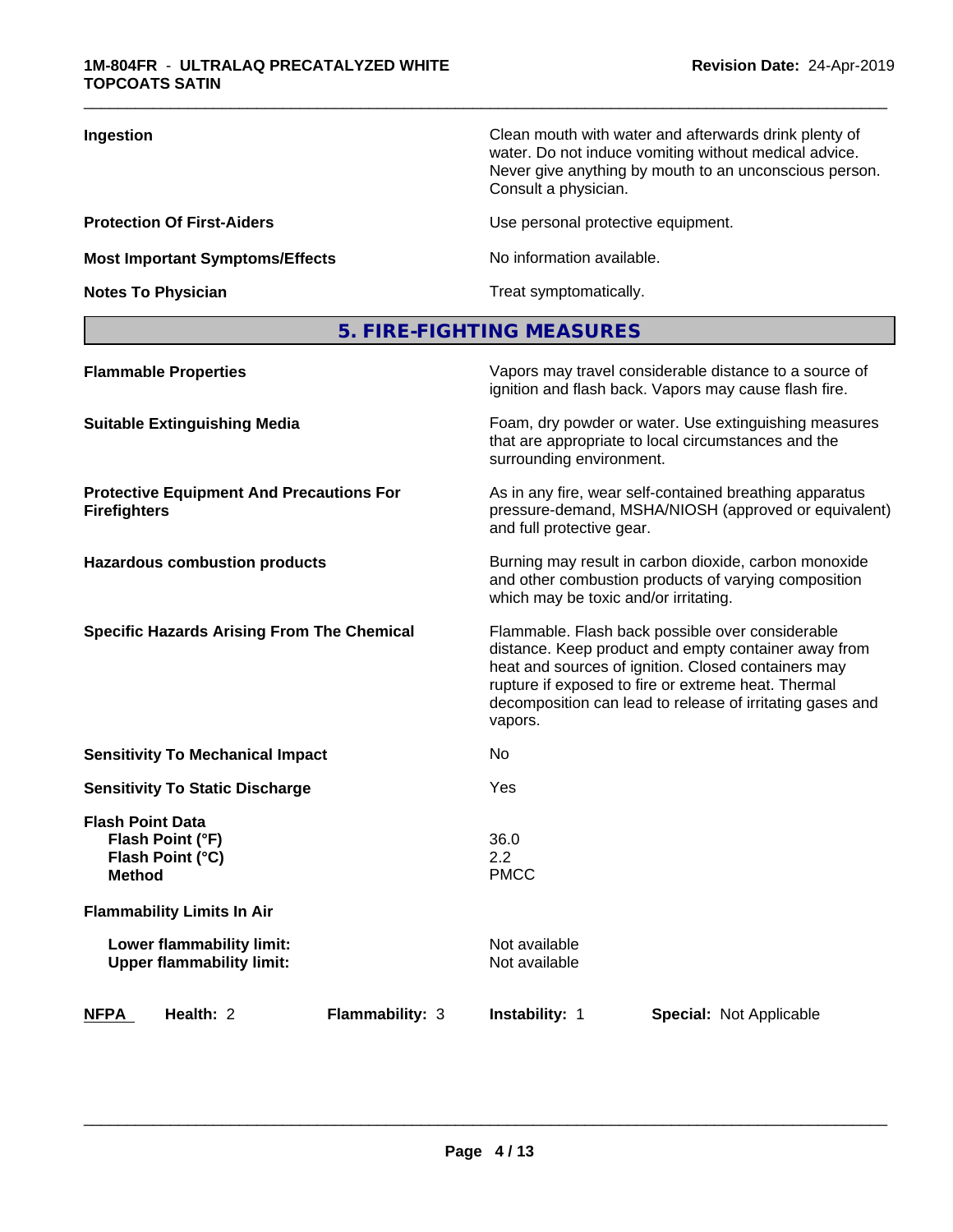#### **NFPA Legend**

- 0 Not Hazardous
- 1 Slightly
- 2 Moderate
- 3 High
- 4 Severe

*The ratings assigned are only suggested ratings, the contractor/employer has ultimate responsibilities for NFPA ratings where this system is used.*

\_\_\_\_\_\_\_\_\_\_\_\_\_\_\_\_\_\_\_\_\_\_\_\_\_\_\_\_\_\_\_\_\_\_\_\_\_\_\_\_\_\_\_\_\_\_\_\_\_\_\_\_\_\_\_\_\_\_\_\_\_\_\_\_\_\_\_\_\_\_\_\_\_\_\_\_\_\_\_\_\_\_\_\_\_\_\_\_\_\_\_\_\_

*Additional information regarding the NFPA rating system is available from the National Fire Protection Agency (NFPA) at www.nfpa.org.*

# **6. ACCIDENTAL RELEASE MEASURES**

| <b>Personal Precautions</b>      | Remove all sources of ignition. Take precautions to<br>prevent flashback. Ground and bond all containers and<br>handling equipment. Take precautionary measures against<br>static discharges. Ensure adequate ventilation. Avoid<br>contact with skin, eyes and clothing. Use personal<br>protective equipment.  |
|----------------------------------|------------------------------------------------------------------------------------------------------------------------------------------------------------------------------------------------------------------------------------------------------------------------------------------------------------------|
| <b>Other Information</b>         | Prevent further leakage or spillage if safe to do so. Do not<br>allow material to contaminate ground water system.<br>Prevent product from entering drains. Do not flush into<br>surface water or sanitary sewer system. Local authorities<br>should be advised if significant spillages cannot be<br>contained. |
| <b>Environmental precautions</b> | See Section 12 for additional Ecological Information.                                                                                                                                                                                                                                                            |
| <b>Methods for Cleaning Up</b>   | Dam up. Soak up with inert absorbent material. Use a<br>non-sparking or explosion proof means to transfer material<br>to a sealed, appropriate container for disposal. Clean<br>contaminated surface thoroughly.                                                                                                 |

**7. HANDLING AND STORAGE**

| <b>Handling</b> | Avoid contact with skin, eyes and clothing. Wear personal<br>protective equipment. Do not breathe vapors or spray mist.<br>Use only in ventilated areas. Prevent vapor build-up by<br>providing adequate ventilation during and after use.                                                                                                                                                                                                           |
|-----------------|------------------------------------------------------------------------------------------------------------------------------------------------------------------------------------------------------------------------------------------------------------------------------------------------------------------------------------------------------------------------------------------------------------------------------------------------------|
|                 | Take precautionary measures against static discharges.<br>To avoid ignition of vapors by static electricity discharge,<br>all metal parts of the equipment must be grounded. Keep<br>away from heat, sparks and flame. Do not smoke.<br>Extinguish all flames and pilot lights, and turn off stoves,<br>heaters, electric motors and other sources of ignition<br>during use and until all vapors are gone. Ignition and/or<br>flash back may occur. |
| <b>Storage</b>  | Keep containers tightly closed in a dry, cool and<br>well-ventilated place. Keep away from heat. Keep away<br>from open flames, hot surfaces and sources of ignition.<br>Keep in properly labeled containers. Keep out of the reach                                                                                                                                                                                                                  |
|                 |                                                                                                                                                                                                                                                                                                                                                                                                                                                      |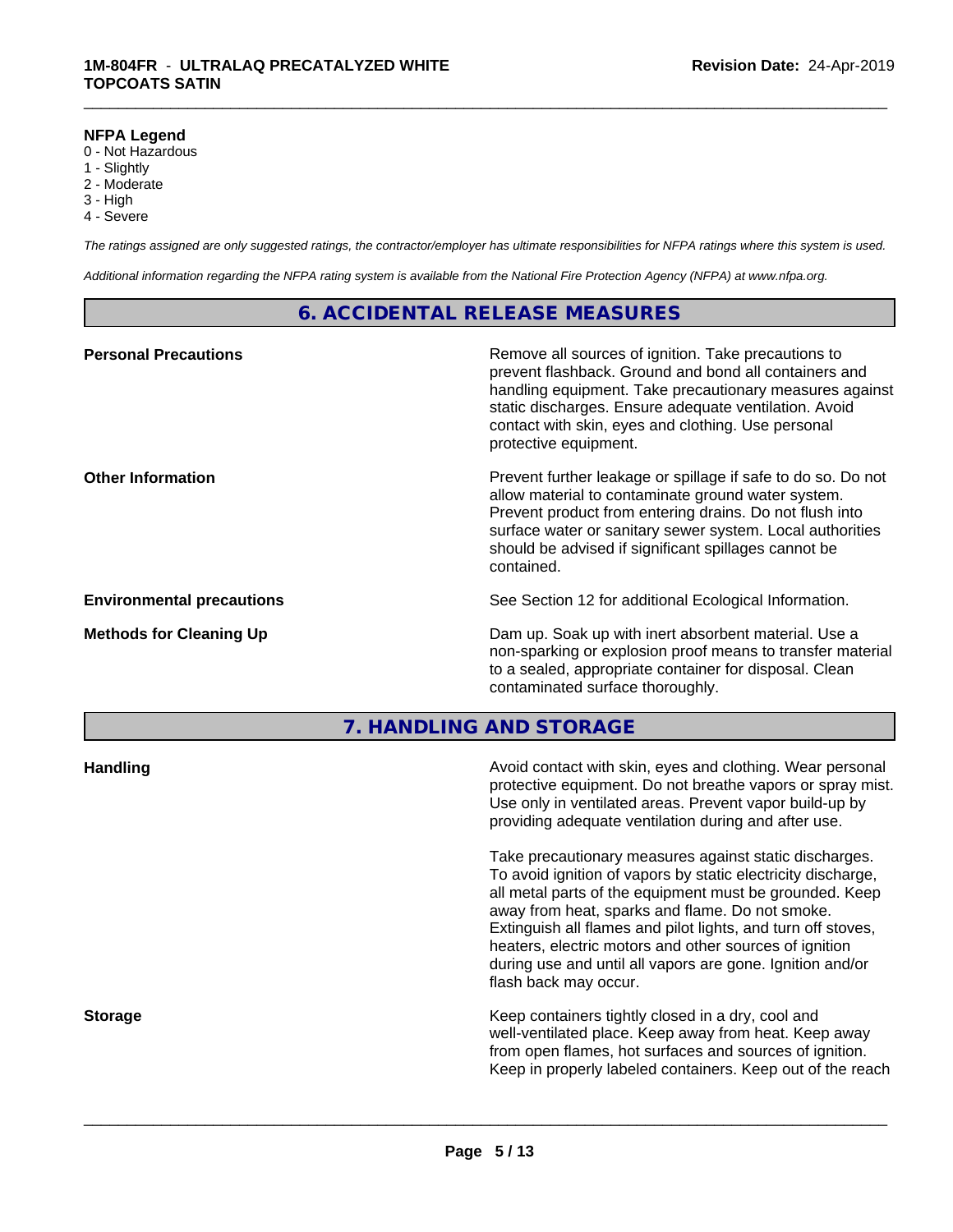of children.

\_\_\_\_\_\_\_\_\_\_\_\_\_\_\_\_\_\_\_\_\_\_\_\_\_\_\_\_\_\_\_\_\_\_\_\_\_\_\_\_\_\_\_\_\_\_\_\_\_\_\_\_\_\_\_\_\_\_\_\_\_\_\_\_\_\_\_\_\_\_\_\_\_\_\_\_\_\_\_\_\_\_\_\_\_\_\_\_\_\_\_\_\_

**Incompatible Materials Incompatible Materials Incompatible with strong acids and bases and strong** oxidizing agents.

# **8. EXPOSURE CONTROLS/PERSONAL PROTECTION**

#### **Exposure Limits**

| <b>Chemical name</b>                         | <b>ACGIH TLV</b>                | Alberta                                                                                           | <b>British Columbia</b>                        | Ontario                                     | Quebec                                                                                                       |
|----------------------------------------------|---------------------------------|---------------------------------------------------------------------------------------------------|------------------------------------------------|---------------------------------------------|--------------------------------------------------------------------------------------------------------------|
| Titanium dioxide                             | 10 mg/m $3$ - TWA               | 10 mg/m $3$ - TWA                                                                                 | 10 mg/m $3$ - TWA<br>$3$ mg/m $3$ - TWA        | 10 mg/m $3$ - TWA                           | 10 mg/m <sup>3</sup> - TWAEV                                                                                 |
| n-Butyl acetate                              | 150 ppm - TWA<br>200 ppm - STEL | 150 ppm - TWA<br>713 mg/m <sup>3</sup> - TWA<br>200 ppm - STEL<br>950 mg/m <sup>3</sup> - STEL    | 20 ppm - TWA                                   | 150 ppm - TWA<br>200 ppm - STEL             | 150 ppm - TWAEV<br>713 mg/m <sup>3</sup> - TWAEV<br>200 ppm - STEV<br>950 mg/m <sup>3</sup> - STEV           |
| Ethanol                                      | STEL: 1000 ppm                  | 1000 ppm - TWA<br>1880 mg/m <sup>3</sup> - TWA                                                    | 1000 ppm - STEL                                | 1000 ppm - STEL                             | 1000 ppm - TWAEV<br>1880 mg/m <sup>3</sup> - TWAEV                                                           |
| Propylene glycol monomethyl<br>ether acetate | N/E                             | N/E                                                                                               | 50 ppm - TWA<br>75 ppm - STEL                  | 50 ppm - TWA<br>270 mg/m <sup>3</sup> - TWA | N/E                                                                                                          |
| Acetone                                      | 250 ppm - TWA<br>500 ppm - STEL | 500 ppm - TWA<br>1200 mg/m <sup>3</sup> - TWA<br>750 ppm - STEL<br>1800 mg/m <sup>3</sup> - STEL  | 250 ppm - TWA<br>500 ppm - STEL                | 500 ppm - TWA<br>750 ppm - STEL             | 500 ppm - TWAEV<br>1190 mg/m <sup>3</sup> - TWAEV<br>1000 ppm - STEV<br>2380 mg/m <sup>3</sup> - STEV        |
| Isopropyl alcohol                            | 200 ppm - TWA<br>400 ppm - STEL | 200 ppm - TWA<br>492 mg/m <sup>3</sup> - TWA<br>400 ppm - STEL<br>984 mg/m <sup>3</sup> - STEL    | 200 ppm - TWA<br>400 ppm - STEL                | 200 ppm - TWA<br>400 ppm - STEL             | 400 ppm - TWAEV<br>985 mg/m <sup>3</sup> - TWAEV<br>500 ppm - STEV<br>1230 mg/m <sup>3</sup> - STEV          |
| Isobutyl alcohol                             | 50 ppm - TWA                    | 50 ppm - TWA<br>152 mg/m $3$ - TWA                                                                | 50 ppm - TWA                                   | 50 ppm - TWA                                | 50 ppm - TWAEV<br>152 mg/m <sup>3</sup> - TWAEV                                                              |
| 2-Butoxyethanol                              | 20 ppm - TWA                    | 20 ppm - TWA<br>97 mg/m $3$ - TWA                                                                 | 20 ppm - TWA                                   | 20 ppm - TWA                                | 20 ppm - TWAEV<br>97 mg/m <sup>3</sup> - TWAEV                                                               |
| Xylene                                       | 100 ppm - TWA<br>150 ppm - STEL | 100 ppm - TWA<br>434 mg/m <sup>3</sup> - TWA<br>150 ppm - STEL<br>651 mg/m $3 -$ STEL             | 100 ppm - TWA<br>150 ppm - STEL                | 100 ppm - TWA<br>150 ppm - STEL             | 100 ppm - TWAEV<br>434 mg/m <sup>3</sup> - TWAEV<br>150 ppm - STEV<br>651 mg/m <sup>3</sup> - STEV           |
| Aluminum hydroxide                           | 1 mg/m $3$ - TWA                | N/E                                                                                               | 1.0 mg/m $3$ - TWA                             | 1 mg/m $3$ - TWA                            | N/E                                                                                                          |
| Toluene                                      | 20 ppm - TWA                    | 50 ppm - TWA<br>188 mg/m $3$ - TWA<br>Substance may be<br>readily absorbed<br>through intact skin | 20 ppm - TWA<br>Adverse reproductive<br>effect | 20 ppm - TWA                                | 50 ppm - TWAEV<br>188 mg/m <sup>3</sup> - TWAEV<br>Skin absorption can<br>contribute to overall<br>exposure. |
| Ethyl benzene                                | 20 ppm - TWA                    | 100 ppm - TWA<br>434 mg/m <sup>3</sup> - TWA<br>125 ppm - STEL<br>543 mg/m <sup>3</sup> - STEL    | 20 ppm - TWA                                   | 20 ppm - TWA                                | 100 ppm - TWAEV<br>434 mg/m <sup>3</sup> - TWAEV<br>125 ppm - STEV<br>543 mg/m <sup>3</sup> - STEV           |
| Octane                                       | 300 ppm - TWA                   | 300 ppm - TWA<br>1400 mg/m <sup>3</sup> - TWA                                                     | 300 ppm - TWA                                  | 300 ppm - TWA                               | 300 ppm - TWAEV<br>1400 mg/m <sup>3</sup> - TWAEV<br>375 ppm - STEV<br>1750 mg/m <sup>3</sup> - STEV         |
| Heptane                                      | 400 ppm - TWA<br>500 ppm - STEL | 400 ppm - TWA<br>1640 mg/m <sup>3</sup> - TWA<br>500 ppm - STEL<br>2050 mg/m <sup>3</sup> - STEL  | 400 ppm - TWA<br>500 ppm - STEL                | 400 ppm - TWA<br>500 ppm - STEL             | 400 ppm - TWAEV<br>1640 mg/m <sup>3</sup> - TWAEV<br>500 ppm - STEV<br>2050 mg/m <sup>3</sup> - STEV         |

**Legend**

ACGIH - American Conference of Governmental Industrial Hygienists

Alberta - Alberta Occupational Exposure Limits

British Columbia - British Columbia Occupational Exposure Limits

Ontario - Ontario Occupational Exposure Limits

Quebec - Quebec Occupational Exposure Limits

N/E - Not established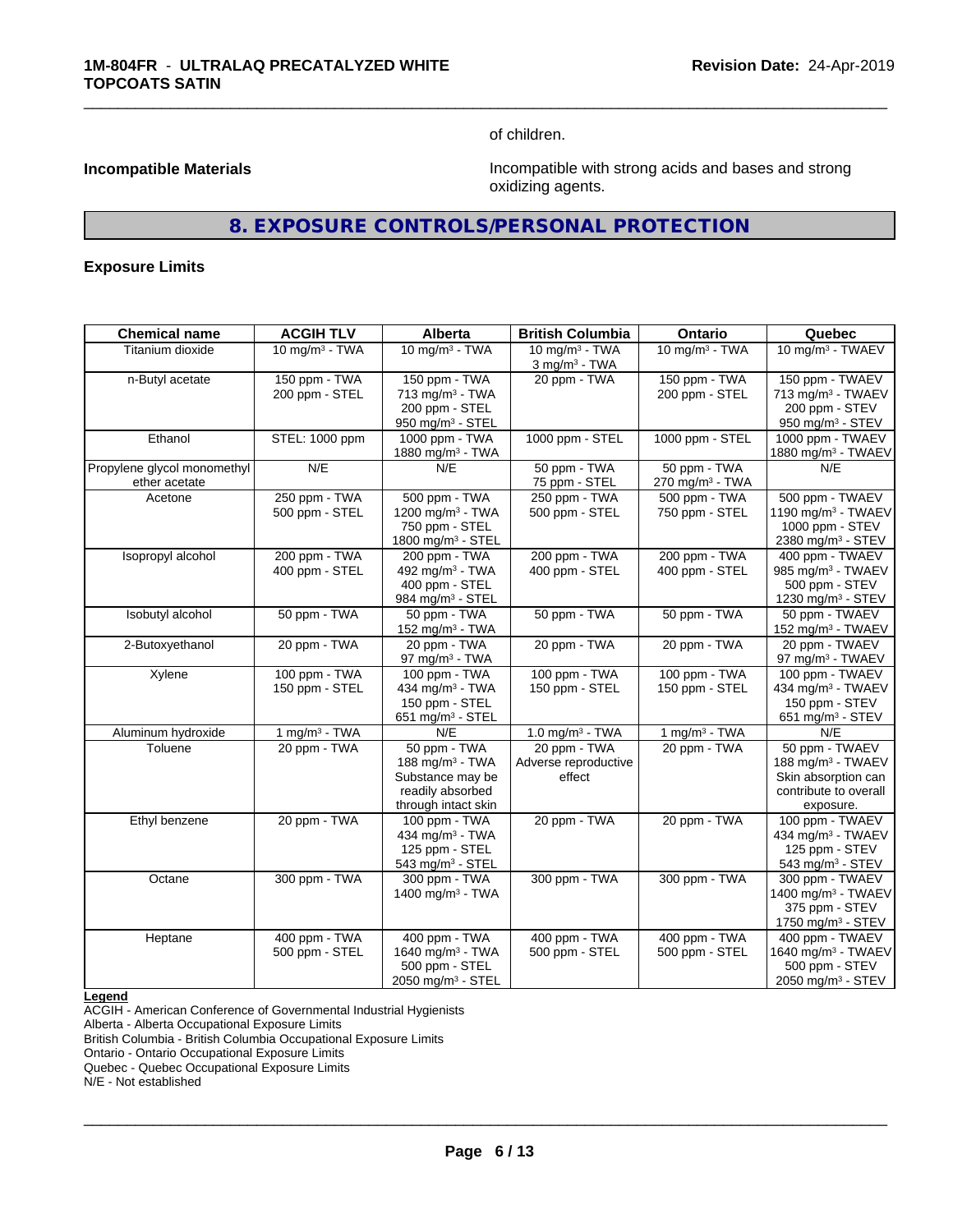# **Personal Protective Equipment**

**Engineering Measures Ensure adequate ventilation, especially in confined areas.** 

\_\_\_\_\_\_\_\_\_\_\_\_\_\_\_\_\_\_\_\_\_\_\_\_\_\_\_\_\_\_\_\_\_\_\_\_\_\_\_\_\_\_\_\_\_\_\_\_\_\_\_\_\_\_\_\_\_\_\_\_\_\_\_\_\_\_\_\_\_\_\_\_\_\_\_\_\_\_\_\_\_\_\_\_\_\_\_\_\_\_\_\_\_

**Eye/Face Protection** Safety glasses with side-shields. If splashes are likely to occur, wear: Tightly fitting safety goggles **Skin Protection Protection** Protective gloves and impervious clothing. **Respiratory Protection Number 1** (Use only with adequate ventilation. In operations where exposure limits are exceeded, use a NIOSH approved respirator that has been selected by a technically qualified person for the specific work conditions. When spraying the product or applying in confined areas, wear a NIOSH approved respirator specified for paint spray or organic vapors.

**Hygiene Measures Avoid contact with skin, eyes and clothing. Remove and Avoid contact with skin, eyes and clothing. Remove and Avoid contact with skin, eyes and clothing. Remove and** wash contaminated clothing before re-use. Wash thoroughly after handling.

# **9. PHYSICAL AND CHEMICAL PROPERTIES**

**Appearance** liquid **Odor** solvent **Odor Threshold No information available No information available Density (lbs/gal)** 9.1 - 9.2 **Specific Gravity** 1.09 - 1.11 **pH** No information available **Viscosity (cps)** No information available Notice 1, 1999 **Solubility(ies)** No information available in the solution of the solution of the solution available in the solution of the solution of the solution of the solution of the solution of the solution of the solution of the so **Water solubility**<br> **Evaporation Rate**<br> **Evaporation Rate**<br> **Evaporation Rate Vapor pressure** No information available **No information** available **Vapor density**<br> **We Solids**<br>
We Solid Wi, % Solids
2019 **Wt. % Solids 40 - 50<br>
<b>Vol. % Solids** 20 - 30 **Vol. % Solids Wt. % Volatiles** 50 - 60<br> **Vol. % Volatiles** 50 - 60 **Vol. % Volatiles VOC** Requlatory Limit (q/L)  $\leq 680$ **Boiling Point (°F)** 136 **Boiling Point (°C)** 58 **Freezing Point (°F)** No information available **Freezing Point (°C)** No information available **Flash Point (°F)** 36.0 **Flash Point (°C)** 2.2 **Method** PMCC **Flammability (solid, gas)** Not applicable **Upper flammability limit:** Not applicable **Lower flammability limit:** Not applicable **Autoignition Temperature (°F)** No information available **Autoignition Temperature (°C)** No information available **Decomposition Temperature (°F)** No information available **Decomposition Temperature (°C)** No information available<br> **Partition coefficient Partition available** 

**Evaporation Rate** No information available **No information available**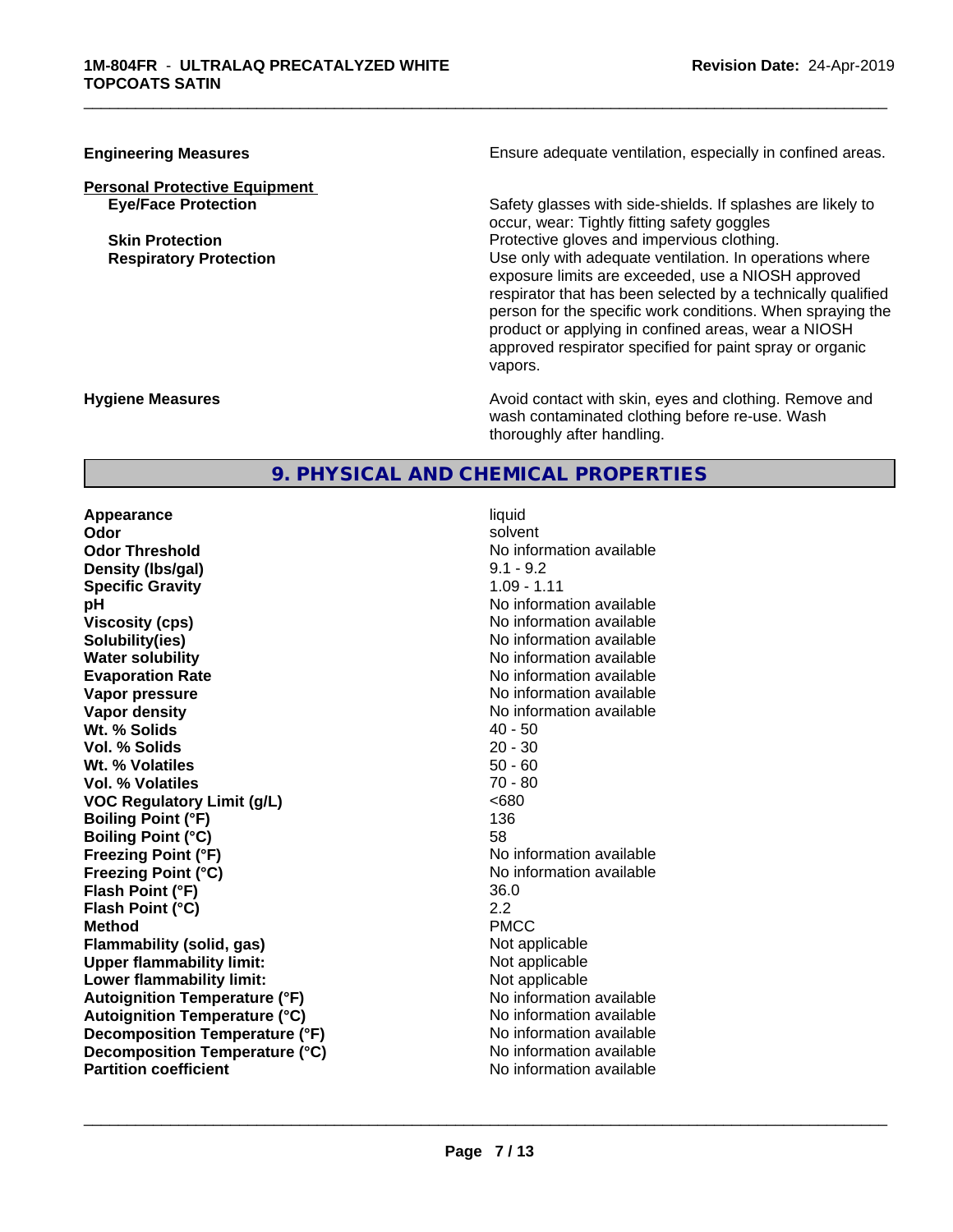# **10. STABILITY AND REACTIVITY Reactivity** Not Applicable **Chemical Stability Chemical Stability** Stable under normal conditions. Hazardous polymerisation does not occur. **Conditions to avoid Conditions to avoid Keep away from open flames, hot surfaces, static** electricity and sources of ignition. Sparks. Elevated temperature. **Incompatible Materials Incompatible with strong acids and bases and strong** oxidizing agents. **Hazardous Decomposition Products** Thermal decomposition can lead to release of irritating gases and vapors. **Possibility of hazardous reactions** None under normal conditions of use. **11. TOXICOLOGICAL INFORMATION Product Information**

\_\_\_\_\_\_\_\_\_\_\_\_\_\_\_\_\_\_\_\_\_\_\_\_\_\_\_\_\_\_\_\_\_\_\_\_\_\_\_\_\_\_\_\_\_\_\_\_\_\_\_\_\_\_\_\_\_\_\_\_\_\_\_\_\_\_\_\_\_\_\_\_\_\_\_\_\_\_\_\_\_\_\_\_\_\_\_\_\_\_\_\_\_

# **Information on likely routes of exposure**

**Principal Routes of Exposure Exposure** Eye contact, skin contact and inhalation.

**Acute Toxicity** 

**Product Information Repeated or prolonged exposure to organic solvents may** Repeated or prolonged exposure to organic solvents may lead to permanent brain and nervous system damage. Intentional misuse by deliberately concentrating and inhaling vapors may be harmful or fatal.

#### **Symptoms related to the physical,chemical and toxicological characteristics**

| Severely irritating to eyes. May cause burns. Risk of<br>serious damage to eyes.<br>May cause skin irritation and/or dermatitis. Prolonged skin<br>contact may defat the skin and produce dermatitis.<br>Harmful by inhalation. High vapor / aerosol concentrations<br>are irritating to the eyes, nose, throat and lungs and may<br>cause headaches, dizziness, drowsiness,<br>unconsciousness, and other central nervous system<br>effects.<br>Harmful if swallowed. Ingestion may cause irritation to<br>mucous membranes. Small amounts of this product<br>aspirated into the respiratory system during ingestion or<br>vomiting may cause mild to severe pulmonary injury,<br>possibly progressing to death. | <b>Symptoms</b>                                                                            | No information available |  |  |
|-------------------------------------------------------------------------------------------------------------------------------------------------------------------------------------------------------------------------------------------------------------------------------------------------------------------------------------------------------------------------------------------------------------------------------------------------------------------------------------------------------------------------------------------------------------------------------------------------------------------------------------------------------------------------------------------------------------------|--------------------------------------------------------------------------------------------|--------------------------|--|--|
|                                                                                                                                                                                                                                                                                                                                                                                                                                                                                                                                                                                                                                                                                                                   | Delayed and immediate effects as well as chronic effects from short and long-term exposure |                          |  |  |
|                                                                                                                                                                                                                                                                                                                                                                                                                                                                                                                                                                                                                                                                                                                   | Eye contact                                                                                |                          |  |  |
|                                                                                                                                                                                                                                                                                                                                                                                                                                                                                                                                                                                                                                                                                                                   | <b>Skin contact</b>                                                                        |                          |  |  |
|                                                                                                                                                                                                                                                                                                                                                                                                                                                                                                                                                                                                                                                                                                                   | <b>Inhalation</b>                                                                          |                          |  |  |
|                                                                                                                                                                                                                                                                                                                                                                                                                                                                                                                                                                                                                                                                                                                   | Ingestion                                                                                  |                          |  |  |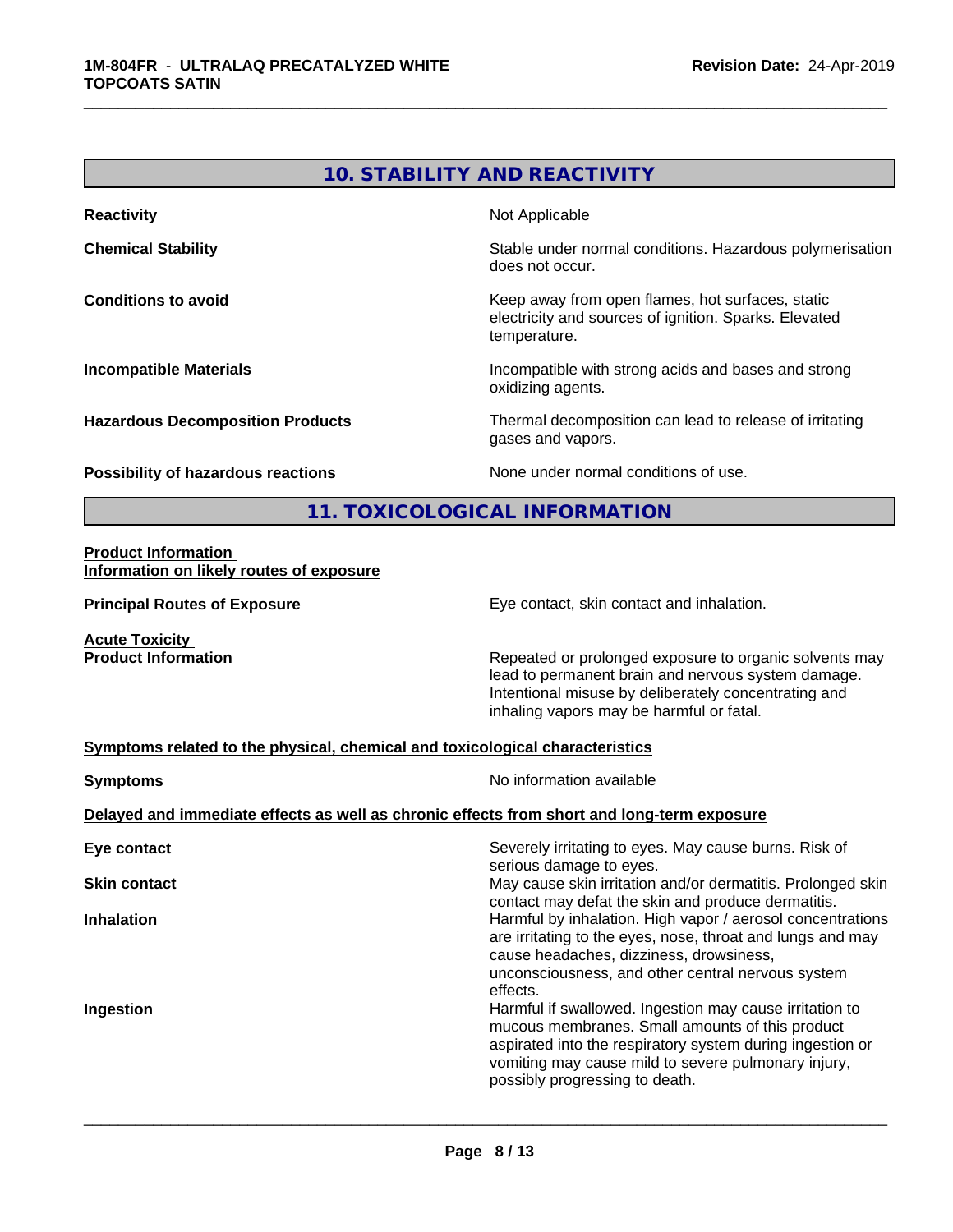| <b>Sensitization</b><br><b>Neurological Effects</b><br><b>Mutagenic Effects</b><br><b>Reproductive Effects</b> | No information available.<br>No information available.<br>No information available.<br>Possible risk of impaired fertility. Possible risk of harm to<br>the unborn child.                                                                          |
|----------------------------------------------------------------------------------------------------------------|----------------------------------------------------------------------------------------------------------------------------------------------------------------------------------------------------------------------------------------------------|
| <b>Developmental Effects</b>                                                                                   | No information available.                                                                                                                                                                                                                          |
| <b>Target organ effects</b>                                                                                    | No information available.                                                                                                                                                                                                                          |
| <b>STOT - single exposure</b>                                                                                  | May cause disorder and damage to the. Respiratory<br>system. Central nervous system.                                                                                                                                                               |
| STOT - repeated exposure                                                                                       | Causes damage to organs through prolonged or repeated<br>exposure if inhaled. May cause disorder and damage to<br>the. liver. kidney. spleen. blood. Central nervous system.<br>Causes damage to organs through prolonged or repeated<br>exposure. |
| Other adverse effects                                                                                          | No information available.                                                                                                                                                                                                                          |
| <b>Aspiration Hazard</b>                                                                                       | May be harmful if swallowed and enters airways. Small<br>amounts of this product aspirated into the respiratory<br>system during ingestion or vomiting may cause mild to<br>severe pulmonary injury, possibly progressing to death.                |

#### **Numerical measures of toxicity**

# **The following values are calculated based on chapter 3.1 of the GHS document**

| ATEmix (oral)                        | 5449 mg/ka |
|--------------------------------------|------------|
| <b>ATEmix (dermal)</b>               | 8550 mg/ka |
| <b>ATEmix (inhalation-dust/mist)</b> | 53.9 ma/L  |
| ATEmix (inhalation-vapor)            | 53.9 mg/L  |

### **Component Information**

| Chemical name                                            | Oral LD50             | Dermal LD50              | Inhalation LC50                       |
|----------------------------------------------------------|-----------------------|--------------------------|---------------------------------------|
| Titanium dioxide<br>13463-67-7                           | > 10000 mg/kg (Rat)   |                          |                                       |
| n-Butyl acetate<br>123-86-4                              | $= 10768$ mg/kg (Rat) | $> 17600$ mg/kg (Rabbit) | $\overline{\phantom{0}}$              |
| Ethanol<br>64-17-5                                       | $= 7060$ mg/kg (Rat)  | $\overline{\phantom{a}}$ | $= 124.7$ mg/L (Rat) 4 h              |
| Propylene glycol monomethyl ether<br>acetate<br>108-65-6 | $= 8532$ mg/kg (Rat)  | > 5 g/kg (Rabbit)        |                                       |
| Acetone<br>67-64-1                                       | $= 5800$ mg/kg (Rat)  | $\blacksquare$           | $= 50100$ mg/m <sup>3</sup> (Rat) 8 h |
| VM&P naphtha<br>64742-89-8                               |                       | $= 3000$ mg/kg (Rabbit)  |                                       |
| cellulose, nitrate<br>9004-70-0                          | 5 g/kg (Rat)          |                          |                                       |
| Isopropyl alcohol<br>67-63-0                             | $= 1870$ mg/kg (Rat)  | $= 4059$ mg/kg (Rabbit)  | $= 72600$ mg/m <sup>3</sup> (Rat) 4 h |
| Isobutyl alcohol<br>78-83-1                              | $= 2460$ mg/kg (Rat)  | $=$ 3400 mg/kg (Rabbit)  | $> 6.5$ mg/L (Rat) 4 h                |
| 2-Butoxyethanol<br>111-76-2                              | $= 1300$ mg/kg (Rat)  | $>$ 2000 mg/kg (Rabbit)  | > 4.9 mg/L (Rat) 3H                   |
| Xylene<br>1330-20-7                                      | $=$ 3500 mg/kg (Rat)  | $>$ 4350 mg/kg (Rabbit)  | $= 29.08$ mg/L (Rat) 4 h              |
| Aluminum hydroxide<br>21645-51-2                         | $> 5000$ mg/kg (Rat)  | $\overline{\phantom{a}}$ | ٠                                     |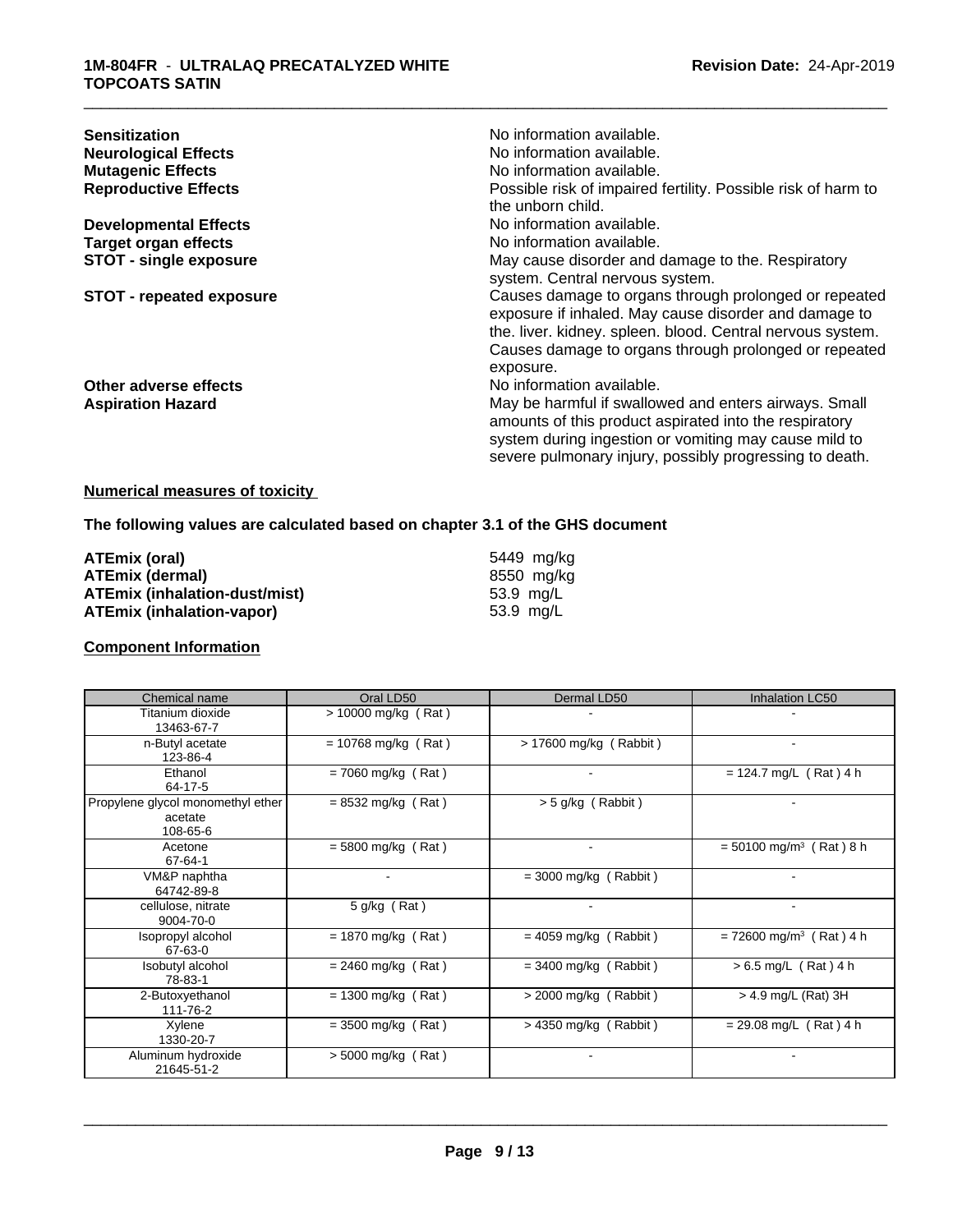#### **1M-804FR** - **ULTRALAQ PRECATALYZED WHITE TOPCOATS SATIN**

| Toluene<br>108-88-3       | $= 2600$ mg/kg (Rat) | $= 12000$ mg/kg (Rabbit) | $= 12.5$ mg/L (Rat) 4 h                                         |
|---------------------------|----------------------|--------------------------|-----------------------------------------------------------------|
| Ethyl benzene<br>100-41-4 | = 3500 mg/kg (Rat)   | = 15400 mg/kg (Rabbit)   | $= 17.2$ mg/L (Rat) 4 h                                         |
| Octane<br>111-65-9        |                      |                          | $= 118$ g/m <sup>3</sup> (Rat) 4 h = 25260 ppm<br>$'$ Rat ) 4 h |
| Heptane<br>142-82-5       |                      | $=$ 3000 mg/kg (Rabbit)  | $= 103$ g/m <sup>3</sup> (Rat) 4 h                              |

n-Butyl acetate 123-86-4 ( 7 - 13% )

**Component** Component Sensitization Component Sensitization Sensitization Sensitization

\_\_\_\_\_\_\_\_\_\_\_\_\_\_\_\_\_\_\_\_\_\_\_\_\_\_\_\_\_\_\_\_\_\_\_\_\_\_\_\_\_\_\_\_\_\_\_\_\_\_\_\_\_\_\_\_\_\_\_\_\_\_\_\_\_\_\_\_\_\_\_\_\_\_\_\_\_\_\_\_\_\_\_\_\_\_\_\_\_\_\_\_\_

non-sensitizing (guinea pig)

#### **Carcinogenicity**

*The information below indicateswhether each agency has listed any ingredient as a carcinogen:.*

| <b>Chemical name</b> | <b>IARC</b>                    | <b>NTP</b> |
|----------------------|--------------------------------|------------|
|                      | 2B - Possible Human Carcinogen |            |
| Titanium dioxide     |                                |            |
|                      | 2B - Possible Human Carcinogen |            |
| Ethyl benzene        |                                |            |

• Although IARC has classified titanium dioxide as possibly carcinogenic to humans (2B), their summary concludes: "No significant exposure to titanium dioxide is thought to occur during the use of products in which titanium dioxide is bound to other materials, such as paint."

#### **Legend**

IARC - International Agency for Research on Cancer NTP - National Toxicity Program OSHA - Occupational Safety & Health Administration

**12. ECOLOGICAL INFORMATION**

# **Ecotoxicity Effects**

The environmental impact of this product has not been fully investigated.

#### **Product Information**

#### **Acute Toxicity to Fish**

No information available

#### **Acute Toxicity to Aquatic Invertebrates**

No information available

#### **Acute Toxicity to Aquatic Plants**

No information available

#### **Persistence / Degradability**

No information available.

#### **Bioaccumulation**

There is no data for this product.

#### **Mobility in Environmental Media**

No information available.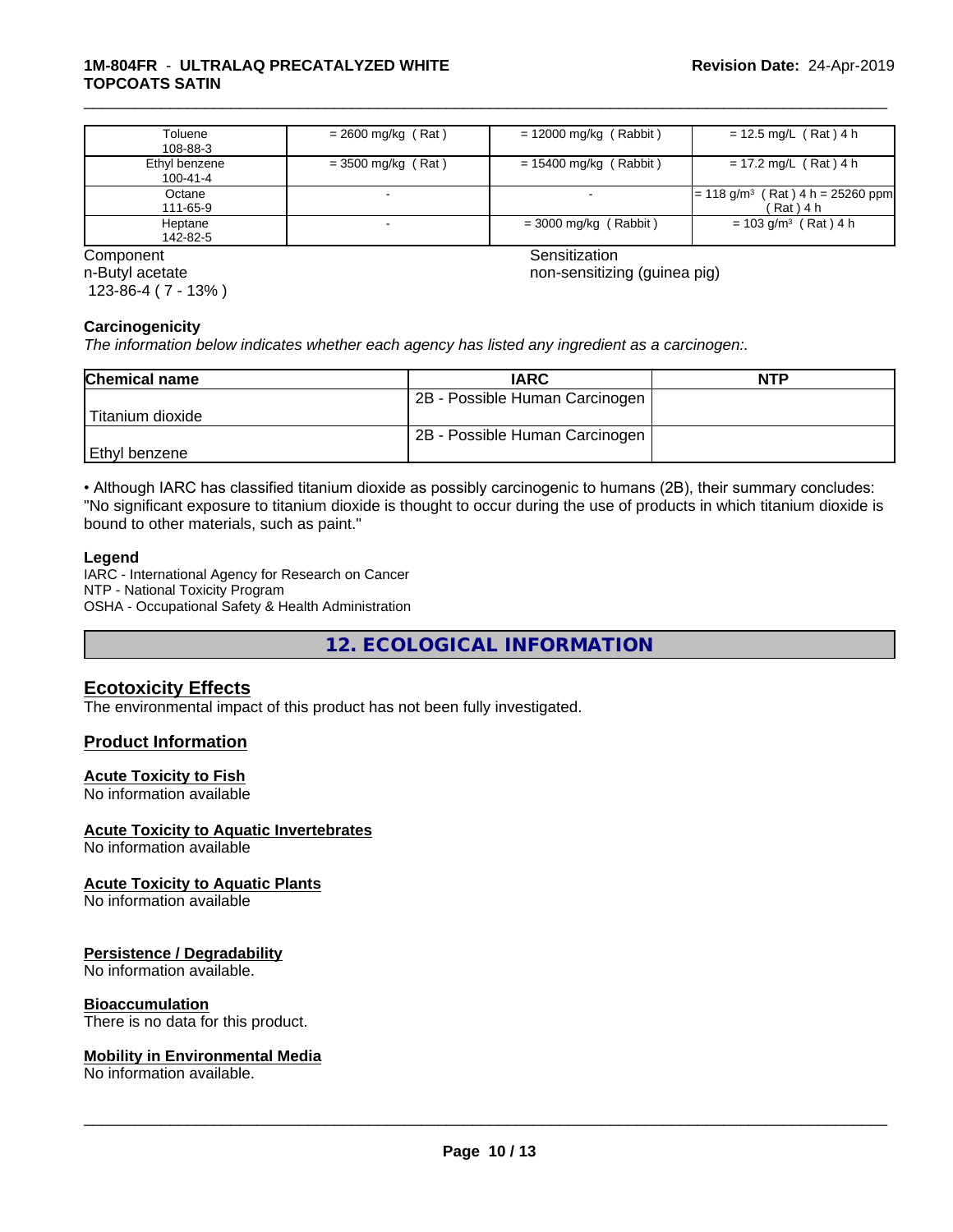#### **Ozone**

No information available

### **Component Information**

#### **Acute Toxicity to Fish**

Titanium dioxide  $LC50:$  > 1000 mg/L (Fathead Minnow - 96 hr.) n-Butyl acetate LC50: 18 mg/L (Fathead Minnow - 96 hr.) Acetone LC50: 8300 (Bluegill - 96 hr.) mg/L 2-Butoxyethanol LC50: 1490 mg/L (Bluegill sunfish - 96 hr.) Xylene LC50: 13.5 mg/L (Rainbow Trout - 96 hr.) Ethyl benzene LC50: 12.1 mg/L (Fathead Minnow - 96 hr.)

#### **Acute Toxicity to Aquatic Invertebrates**

n-Butyl acetate EC50: 72.8 mg/L (Daphnia magna - 48 hr.) Acetone EC50: 12600 mg/L (Daphnia magna - 48 hr.) Ethyl benzene EC50: 1.8 mg/L (Daphnia magna - 48 hr.)

#### **Acute Toxicity to Aquatic Plants**

n-Butyl acetate EC50: 674.7 mg/L (Green algae (Scenedesmus subspicatus), 72 hrs.) Ethyl benzene EC50: 4.6 mg/L (Green algae (Scenedesmus subspicatus), 72 hrs.)

# **13. DISPOSAL CONSIDERATIONS**

| <b>Waste Disposal Method</b>   | Dispose of in accordance with federal, state, provincial,<br>and local regulations. Local requirements may vary,<br>consult your sanitation department or state-designated<br>environmental protection agency for more disposal<br>options. |
|--------------------------------|---------------------------------------------------------------------------------------------------------------------------------------------------------------------------------------------------------------------------------------------|
| <b>Empty Container Warning</b> | Emptied containers may retain product residue. Follow<br>label warnings even after container is emptied. Residual<br>vapors may explode on ignition.                                                                                        |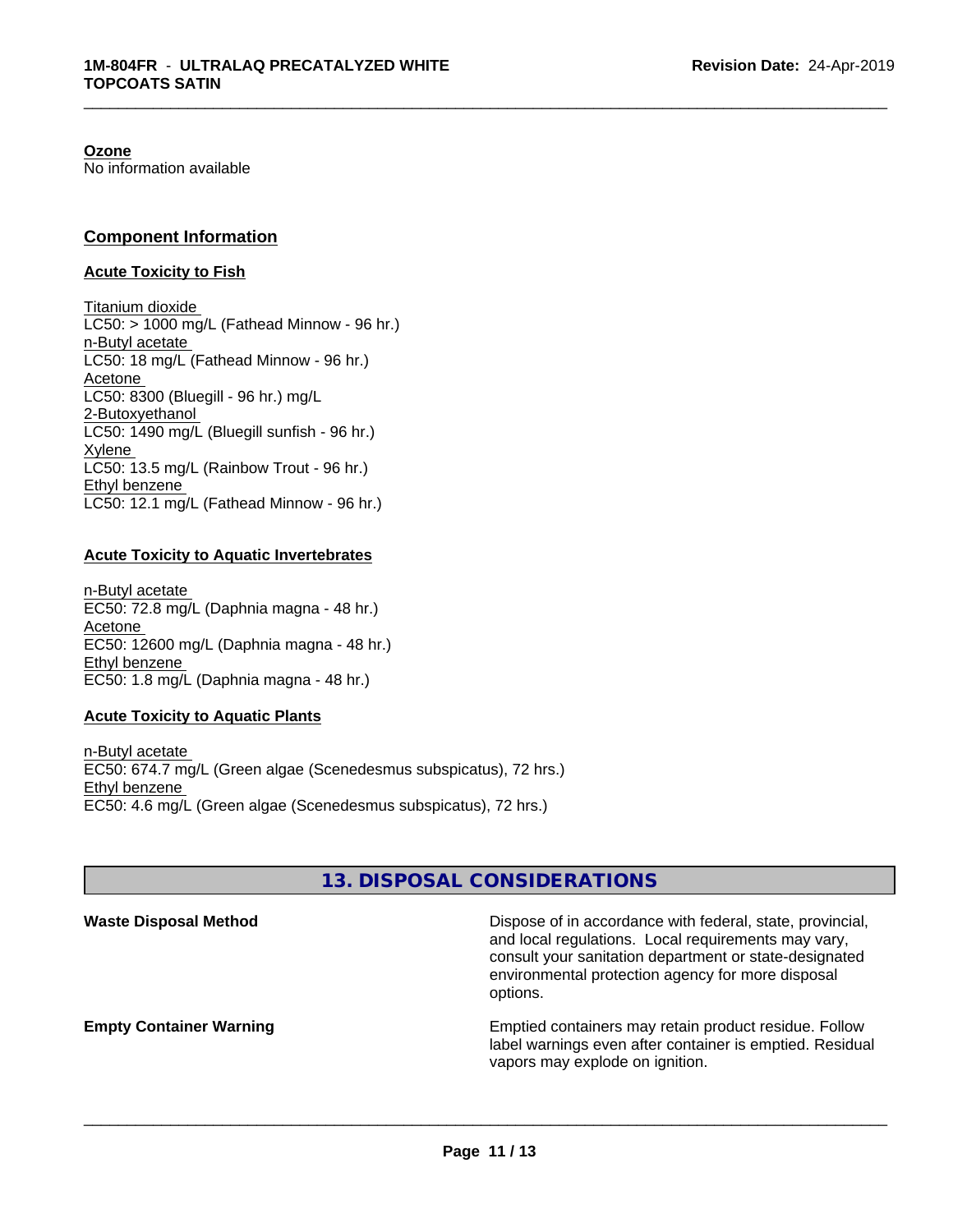# **14. TRANSPORT INFORMATION**

\_\_\_\_\_\_\_\_\_\_\_\_\_\_\_\_\_\_\_\_\_\_\_\_\_\_\_\_\_\_\_\_\_\_\_\_\_\_\_\_\_\_\_\_\_\_\_\_\_\_\_\_\_\_\_\_\_\_\_\_\_\_\_\_\_\_\_\_\_\_\_\_\_\_\_\_\_\_\_\_\_\_\_\_\_\_\_\_\_\_\_\_\_

| <b>TDG</b>                  |                                               |
|-----------------------------|-----------------------------------------------|
| <b>Proper Shipping Name</b> | <b>PAINT</b>                                  |
| <b>Hazard class</b>         | 3                                             |
| UN-No.                      | UN1263                                        |
| <b>Packing Group</b>        |                                               |
| <b>Description</b>          | UN1263, PAINT, 3, II                          |
| ICAO / IATA                 | Contact the preparer for further information. |
|                             |                                               |

**IMDG / IMO Contact the preparer for further information.** 

# **15. REGULATORY INFORMATION**

# **International Inventories**

| <b>TSCA: United States</b> | Yes - All components are listed or exempt. |
|----------------------------|--------------------------------------------|
| <b>DSL: Canada</b>         | Yes - All components are listed or exempt. |

# **National Pollutant Release Inventory (NPRI)**

#### **NPRI Parts 1- 4**

This product contains the following Parts 1-4 NPRI chemicals:

| Chemical name     | CAS No.        | Weight-%       | <b>NPRI Parts 1-4</b> |
|-------------------|----------------|----------------|-----------------------|
| Isopropyl alcohol | 67-63-0        | 1 - 5%         | Listed                |
| Isobutyl alcohol  | 78-83-1        | 1 - 5%         | Listed                |
| 2-Butoxyethanol   | 111-76-2       | 1 - 5%         | ∟isted                |
| Xylene            | 1330-20-7      | 1 - 5%         | ∟isted                |
| Toluene           | 108-88-3       | 1 - 5%         | Listed                |
| Ethyl benzene     | $100 - 41 - 4$ | $0.25 - 0.5\%$ | Listed                |
|                   |                |                |                       |

#### **NPRI Part 5**

This product contains the following NPRI Part 5 Chemicals:

| <b>Chemical name</b>              | <b>CAS No.</b> | Weight-%  | <b>NPRI Part 5</b> |  |
|-----------------------------------|----------------|-----------|--------------------|--|
| n-Butyl acetate                   | 123-86-4       | $7 - 13%$ | Listed             |  |
| Ethanol                           | 64-17-5        | 7 - 13%   | Listed             |  |
| Propylene glycol monomethyl ether | 108-65-6       | $3 - 7%$  | Listed             |  |
| acetate                           |                |           |                    |  |
| VM&P naphtha                      | 64742-89-8     | 1 - 5%    | Listed             |  |
| Isopropyl alcohol                 | 67-63-0        | $1 - 5%$  | Listed             |  |
| 2-Butoxyethanol                   | 111-76-2       | $1 - 5%$  | Listed             |  |
| Xvlene                            | 1330-20-7      | $1 - 5%$  | Listed             |  |
| Toluene                           | 108-88-3       | 1 - 5%    | Listed             |  |
|                                   |                |           |                    |  |

### **WHMIS Regulatory Status**